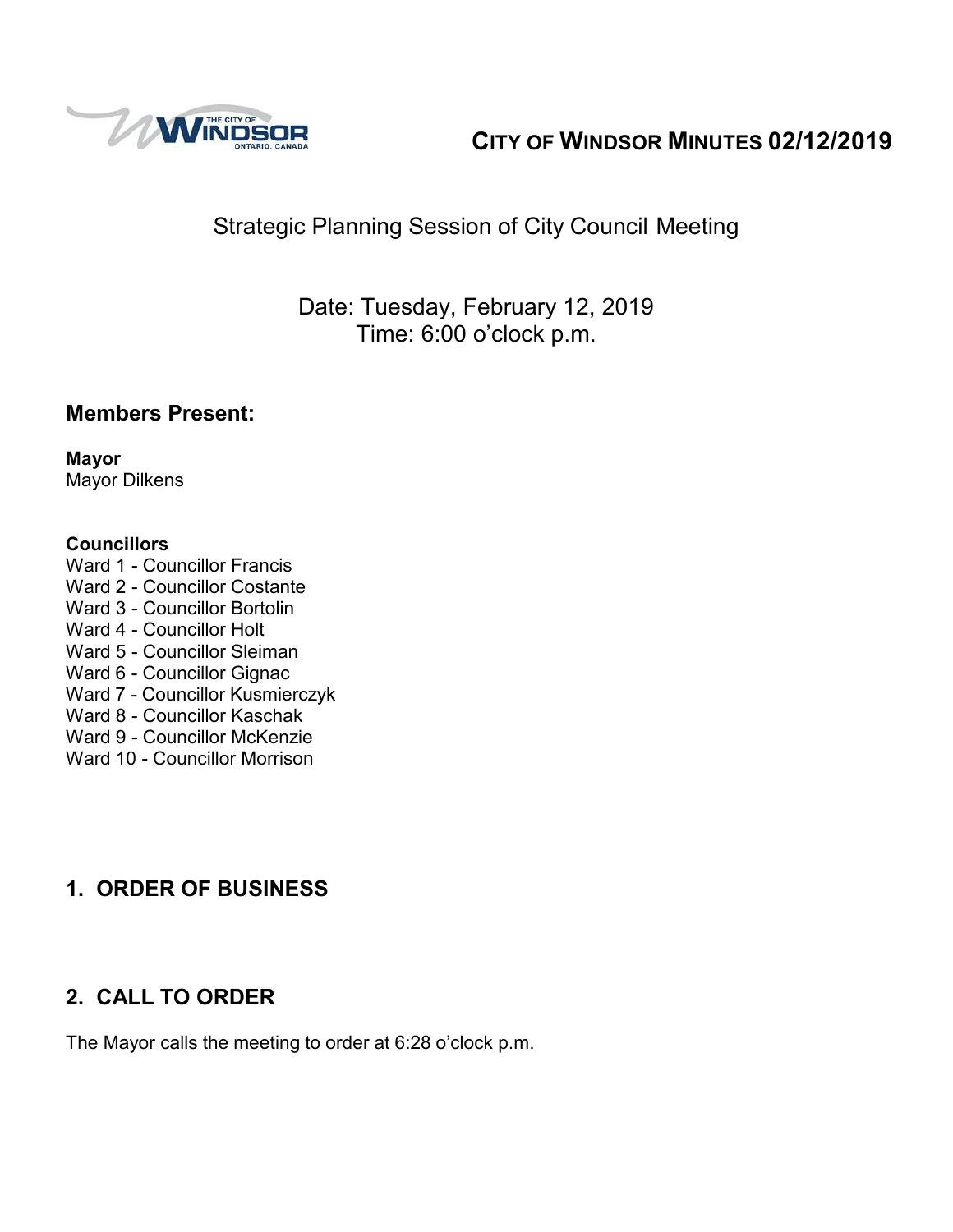## **3. DISCLOSURE OF PECUNIARY INTEREST AND THE GENERAL NATURE THEREOF**

None disclosed.

## **4. OPENING REMARKS**

Mayor Dilkens begins by welcoming the Members of Council to the Strategic Planning Session. The Mayor states that this session serves to reflect on strategic priorities, explaining that when the 20 year plan was created in 2015-16, priorities were set, some of which have since been accomplished, some which are still in progress, while others are not yet started or may never be started because of changing priorities. The goal during this session is to determine whether the current plan is still relevant, to capture ideas and to set the direction for the next four years as well as the next 20 years.

#### **Onorio Colucci, Chief Administrative Officer (CAO)**

Onorio Colucci, Chief Administrative Officer appears before Council and provides an overview of the city's current circumstances as well as challenges and risks, stating that Council must think strategically and make the right decisions that are sustainable in the long-term. O. Colucci indicates that currently the local economy is strong and that the corporation is in a strong financial position with declining debt, increasing reserves, increased spending flexibility, increased capital budget base funding, improved inventory and updated condition assessment data for Municipal infrastructure and other assets and improved regional cooperation. O. Colucci further adds that Windsor's strategic border location, international airport, relatively inexpensive land and property costs, climate and abundant water resources all bode well for investments.

While the City has done some diversification, there continues to be a reliance on the manufacturing sector and therefore remains susceptible to economic downturns in manufacturing. O. Colucci indicates that other challenges include Provincial deficits that likely lead to reduced transfers to municipalities, municipal spending driven by Provincial legislation, Infrastructure deficits, funding required to develop annexed lands, climate change, staffing attraction/retention and affordable housing/homelessness issues.

O. Colucci explains that City Council faces major strategic decisions and that long term plans are essential, adding that focusing on short term solutions is not likely to lead to sustainable long-term successes. Reference is made to the master plans as well as the hospital levy, which was started 10 years early and along with the interest accrued will result in a substantial amount. O. Colucci also informs that Council will be required to make decisions regarding spending on new initiatives versus spending on maintaining current assets, issuing debt, shared services and retaining and attracting qualified staff.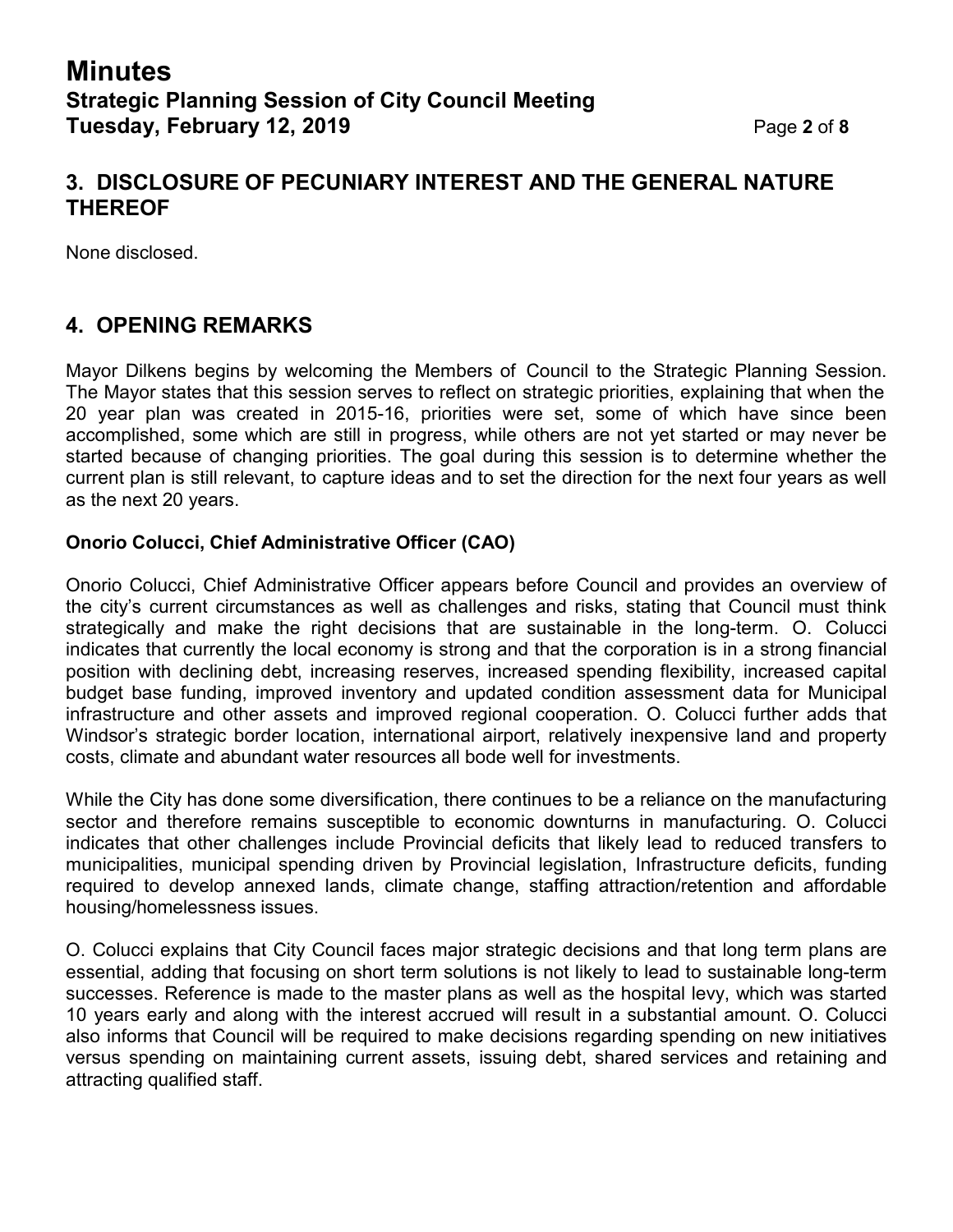## **Minutes Strategic Planning Session of City Council Meeting Tuesday, February 12, 2019** Page **3** of **8**

Mayor Dilkens provides background pertaining to the current "20 year Strategic Plan", explaining that it began in 2015 with a facilitator guiding the process. There were multiple strategic planning sessions, public engagement, including a presentation of the plan at each ward meeting and an online survey.

The following three main goals were set:

- More jobs in Windsor
- Addressing Windsor's Reputation
- Improving quality of life in Windsor

The list of projects and priorities included 55 items. To date 10 projects are fully or almost entirely complete, 30 projects are underway and partially complete and 15 projects are not complete, either awaiting funding or additional information through another process (i.e. Recreation Master Plan). See the complete list of projects, attached as *"Appendix A"*

A discussion ensues on the subject of the "Yet to Do" projects. The Councillors engage in a discussion about the projects that have not yet begun and do not have funding allocated to them and many are subsequently removed from the list. Mayor Dilkens asks the Councillors to provide some projects and priorities that they would like to see completed. Many new ideas are presented and added to the list of projects, attached as *"Appendix B"*

Council recesses at 8:07 o'clock pm.

Council reconvenes at 8:22 o'clock pm.

Members of Council participate in an exercise, whereby each Councillor is provided with 12 stickers and are asked to place their stickers on the projects displayed on flipcharts that they feel are most important. Once all of the stickers are in place, Mayor Dilkens tallies the votes for each initiative and with Council concurrence begins by eliminating those initiatives that received no votes. He continues by eliminating those with only 1 vote and finally those with only 2 votes.

Projects with three or more votes are retained as the Council's final list, attached as *"Appendix C"*, in order of priority.

Moved by: Councillor Francis Seconded by: Councillor Morrison

THAT City Council **APPROVE** the final list of initiatives, ranked in order of importance (attached as *"Appendix C"*) as selected by members of Council during the Strategic Planning session held February 12, 2019, that will serve to set the direction of City Council over the next 20 years. Carried.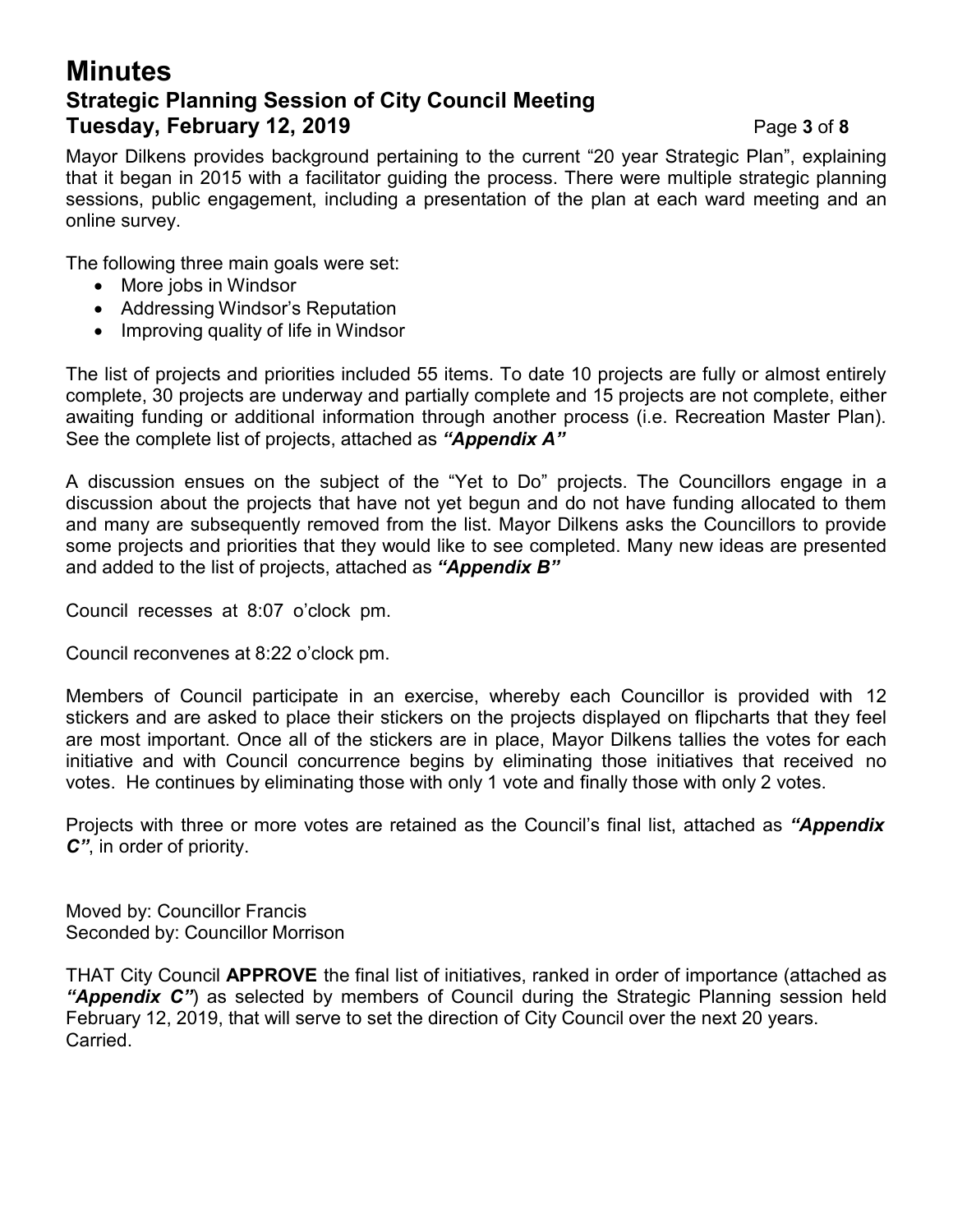# **Minutes Strategic Planning Session of City Council Meeting Tuesday, February 12, 2019** Page **4** of **8**

Mayor Dilkens informs the Members of Council that the 2019 Budget deliberations will likely take place on April 1st and 2<sup>nd</sup>, 2019.

## **6. ADJOURNMENT**

The meeting is adjourned at 8:38 o'clock p.m.

Mayor

**City Clerk**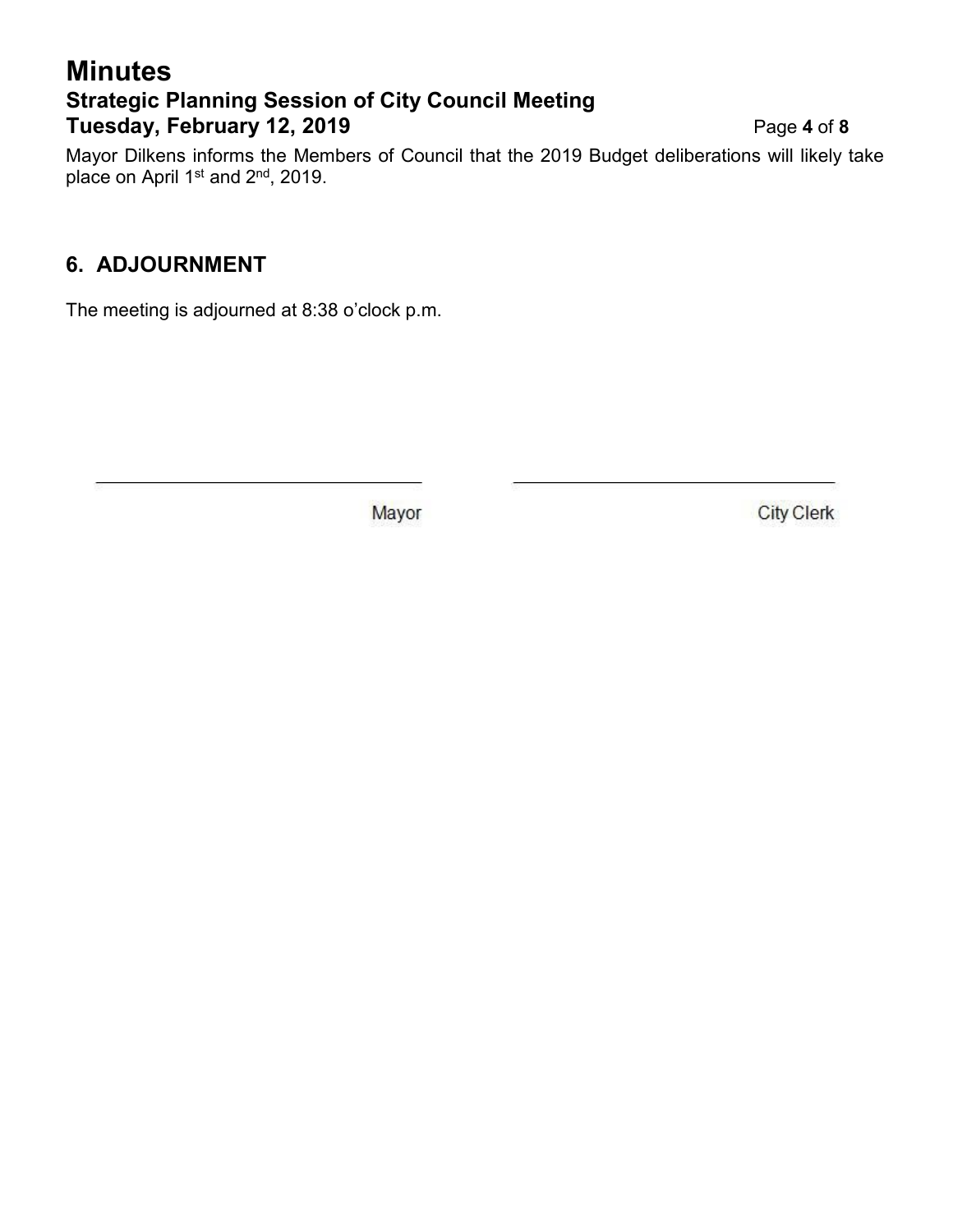# **Minutes Strategic Planning Session of City Council Meeting Tuesday, February 12, 2019** Page **5** of **8**

**Appendix A**

#### **Complete**

The following projects/priorities are complete

- Maintain Competitive Tax Rates (complete *and* ongoing)
- Gino & Liz Marcus Family Change Room
- City wide Public Art Program
- Hospital Infrastructure Impact Study
- North Service Road Improvements
- Parking Technology Improvements (i.e. App)
- Bulk Item Collection
- Princess Avenue Sewer Improvements

#### **In Progress**

The following projects/priorities are ongoing

- Wayfinding Signs Program
- Street Signage; Enhance for Seniors & Visitors (Norfolk Pilot)
- Regional Public Transit
- Bike Path System Enhancements
- New Central Library
- Cabana Road Reconstruction
- Downtown Entrances Aesthetic Improvements
- Sandwich Town Streetscaping
- Remington Park Infrastructure Improvements
- Vista Project Completion
- Central Riverfront Implementation Plan
- Central Box Transportation Improvements
- Lauzon Parkway Extension
- Sandwich Town Repurpose Jail
- Grand Marais Drain Improvements
- Sandpoint Beach Improvements
- Districting (Themes and Identity)
- Alley Closing Subsidy Program
- Norman Road Sewer Improvements
- Fontainebleau Community Centre Expansion onto Existing Library (Recreation Master Plan process)
- New Library Ward 10 Budimir Expansion
- Indoor Soccer Facilities (Recreation Master Plan process)
- Organic Recycling Program
- Development of a Mental Health and Addictions Strategy
- Riverfront Animation (tied to Central Riverfront Improvement Plan)
- Acquisition of Waterfront Lands (Report expected in 2019)
- Blight Reduction Program
- Banwell Road Widening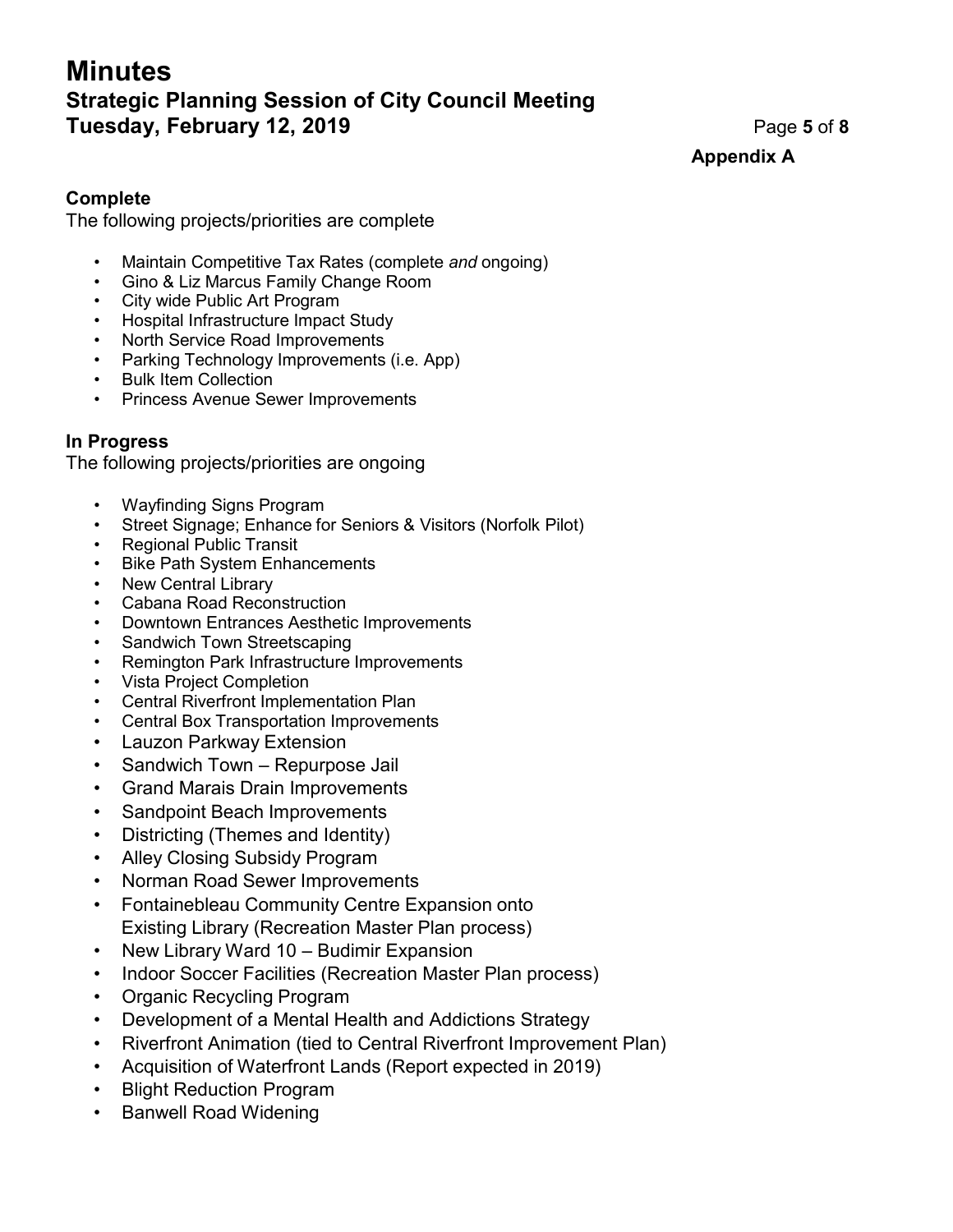## **Minutes Strategic Planning Session of City Council Meeting Tuesday, February 12, 2019** Page **6** of **8**

- E-Government Electronic Enhancements
- Sandwich Town Redevelopment Program (CIP)

## **Yet To Do**

The following projects/priorities have not yet begun and do not have funding allocated

- Publishing Council Voting Records Online
- Establishment of a Maker Space (WEEDC)
- Establishment of a Technology Incubator (WEEDC)
- Branding (flag, colours, tagline, etc.)
- Investment in Life Sciences / Health Sciences Sector Research and Innovation & Education Initiatives (WEEDC)
- Home Renovation Tax Credit Program
- Ford City Infrastructure Improvements
- New Skateboard Park
- Adie Knox Herman Rec Centre Expansion / Rehab
- Forest Glade Library Expansion
- New Library (Wards 1 and 9)
- New Community Centre Ward 9 (Recreation Master Plan process)
- Ouellette Community Campus Hub (Awaiting details from the Province on plans for Ouellette campus as part of the hospital initiative)
- Pedestrian Ferry across the Detroit River
- Rail Rationalization
- Ouellette Avenue Street Closing for Pedestrians
- Street Car Loop from University to VIA Rail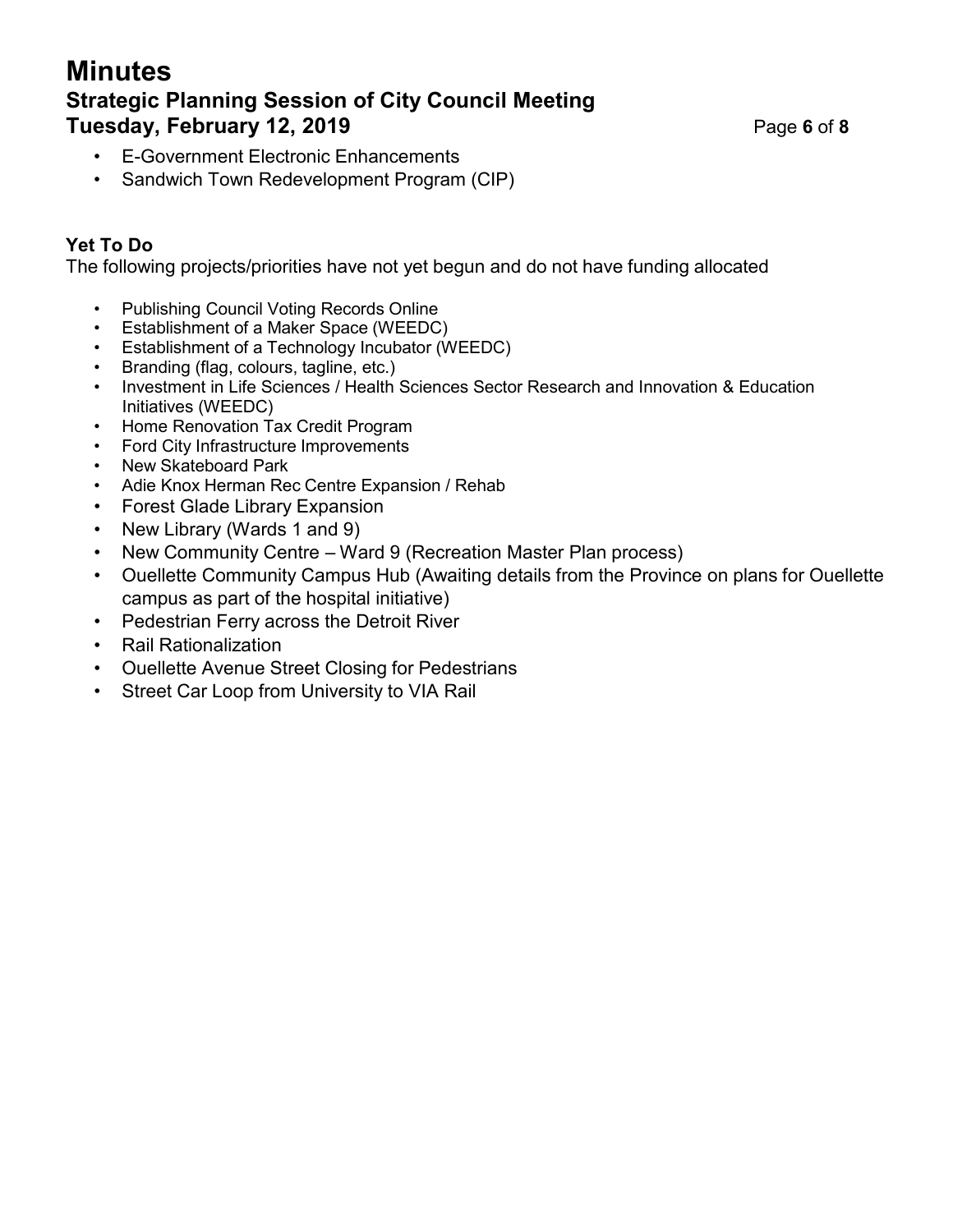#### **Appendix B**

#### **Revised list of Council projects/priorities**

Implementation of the Sewer Master Plan Enhancement of Local Improvement Projects (streetlights, sidewalks etc) Asset Management Plan Increased tree coverage/reduction in tree trimming time 25% Residential Infrastructure Target for the Core 20% Transportation mode shift Elimination of public housing waiting list Laneway Prioritization (alleys) Publishing Council voting records online Establishment of a technology incubator Branding Ouellette Avenue – closed for pedestrians Sandpoint Improvements Sandwich Redevelopment Implementation of Active Transportation Study Waterfront Acquisition Sustainable Urban Development & Growth Economic Diversification/Logistics Implementation of Transit Master Plan 20% Poverty Reduction by 2025 Traffic Calming Implementation of Neighbourhood Coordinator Position Vacant Lot development program Enhance Property Standards by-law Stronger Community policing Additional Splash Pads Community Events Improved Support for addiction and mental health Senior Friendly Initiatives Youth/Family Initiatives